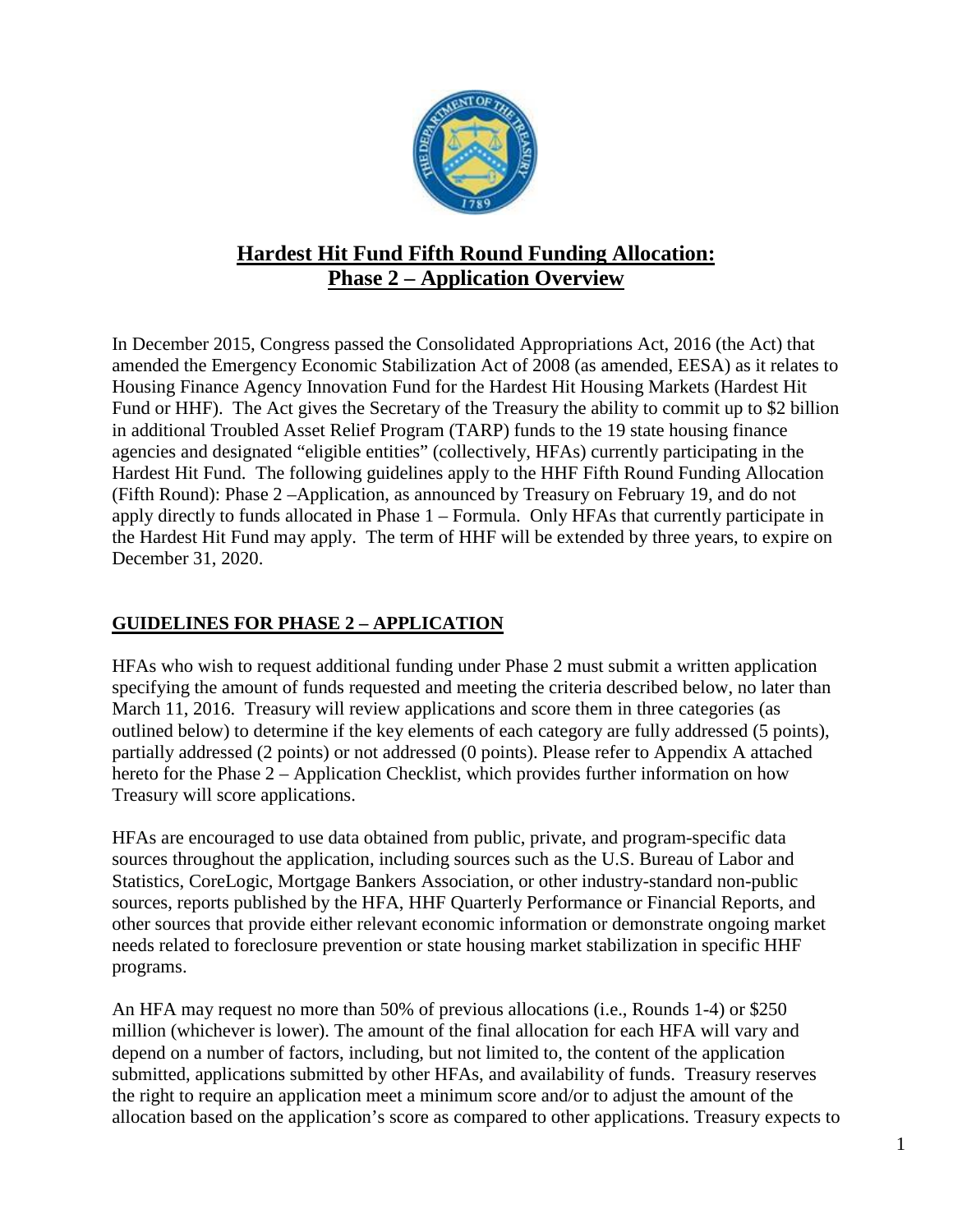announce final allocations under Phase 2 on or about April 20, 2016. HFAs are not guaranteed to receive an allocation under Phase 2.

Note that funds allocated in the Fifth Round are subject to the "use or lose" provisions described on Schedule I attached hereto. In addition, Fifth Round funding is contingent on the execution of an amendment to the HFA's existing Commitment to Purchase Financial Instrument and HFA Participation Agreement (together with related exhibits, schedules and other documents, the HPA), in a form that will be provided by Treasury at a later date.

# **APPLICATION CATEGORIES**

## **CATEGORY I: CONDITIONS OF APPLICATION ELIGIBLITY**

*Please briefly describe how the application for Fifth Round funds supports foreclosure prevention and state housing market stabilization efforts, as well as the applicant's performance to-date in the Hardest Hit Fund.*

- Applications must specify each existing and/or proposed program for which the HFA intends to apply additional funding and explain how the program(s) support ongoing foreclosure prevention and state housing market stabilization efforts through HHF.
- **Applications that do not support foreclosure prevention and state housing market stabilization efforts will not be considered.**
- If an HFA has received a performance memorandum from Treasury, the HFA must include a justification with performance data to demonstrate how it has addressed and/or met Treasury's expectations for performance improvement. **All HFAs who have received a performance memorandum from Treasury must complete this component to be evaluated for additional funds.**

## **CATEGORY II: DEMONSTRATED NEED (25 points)**

*Please briefly describe the current neighborhood stabilization and foreclosure prevention needs of your jurisdiction. Use relevant statistics as appropriate.* 

- Consideration will be given to how clearly the need is articulated and the relevant data provided to demonstrate the need.
- Relevant statistics may include, for example, recent trends in monthly production of existing HHF program(s) (i.e., pipeline demand of current program) and current market indicators related to mortgage delinquencies, foreclosures, unemployment, negative equity, blight and/or vacancy.
- Any data or statistics provided should be accompanied by the relevant source and any assumptions included within the analysis provided.

# **CATEGORY III – PLAN OF ACTION (50 points)**

*Please briefly describe your Plan of Action for the requested funds, including the program(s) identified in Category I and how such program(s) directly relate to the need outlined in Category II. In addition, briefly describe any changes to your program term sheet(s), organizational structure (e.g. hiring additional staff,) or processes and procedures (e.g. acquiring a new vendor), that are required to implement the Plan of Action.* 

• Consideration will be given to: the program(s) ability to address the need(s) identified in Category II; whether design of the program(s) has a demonstrated record of effectiveness; the implementation timeline (i.e., the speed at which the program(s) can be implemented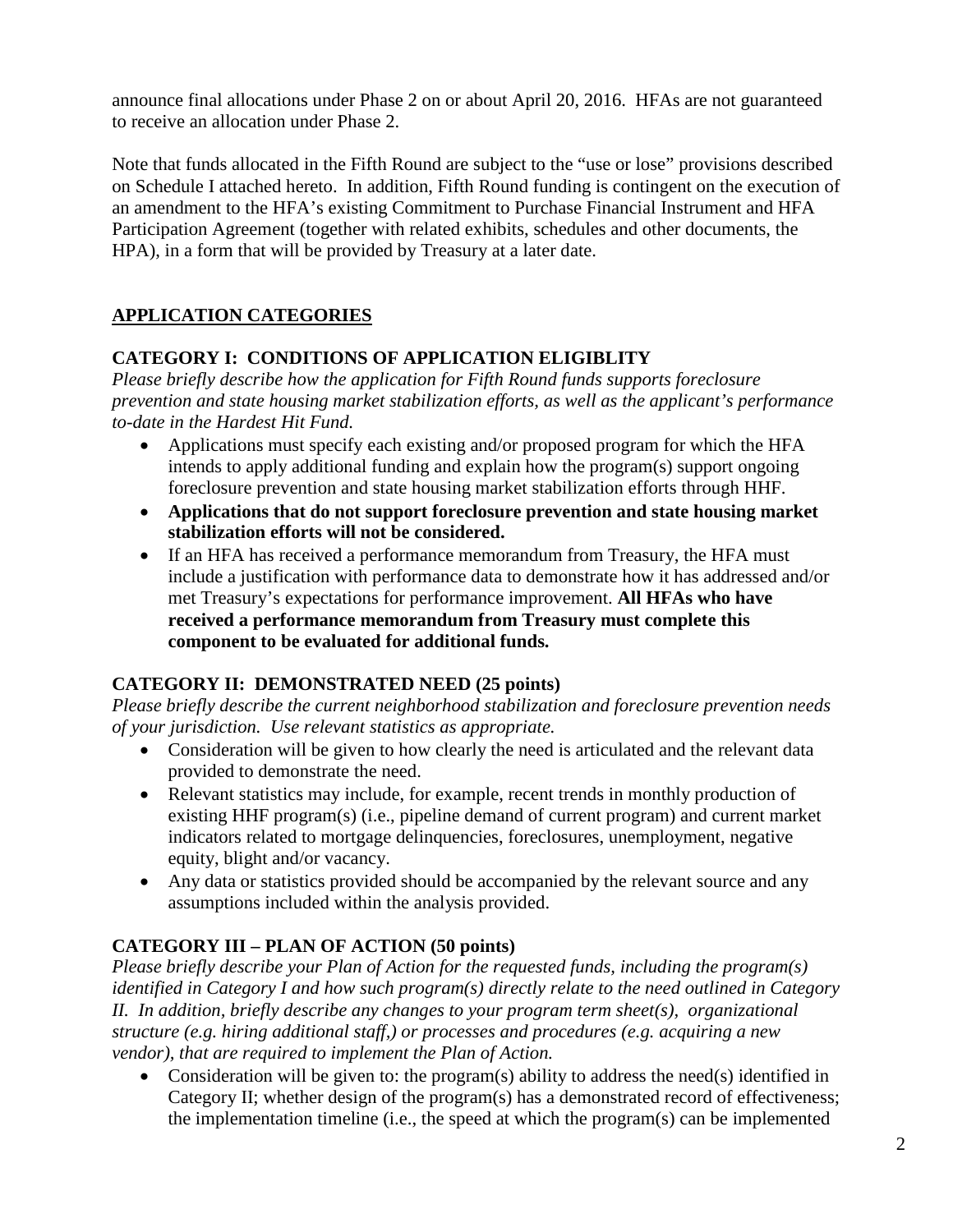and meet defined targets); and the existing track record of the HFA in utilizing previously allocated HHF funds.

- The Plan of Action must include clearly defined program targets (e.g., households assisted, spending and utilization) that align with the need identified in Category II.
- Any data or statistics provided must explain how the plan of action addressed the demonstrated need, as described in Category II.

### **CATEGORY IV – ESTIMATED SPENDING PROJECTIONS (25 points)**

*Please provide estimated spending projections for both administrative expenses and program disbursements, on a quarterly basis, for all HHF allocations (including the Fifth Round Formula and Application Phases) through December 31, 2020. Estimates must demonstrate an ability to utilize the existing HHF allocations as well as the Fifth Round Funding. Estimates should indicate timing of any program or organizational changes required.* 

- Consideration will be given to whether spending estimates are reasonable based on past performance of HFA and program(s) proposed, as well as efficient administration of the program(s).
- Estimated spending projections should take into account any necessary revisions to administrative expenses reflected on Schedule C to the HPA, and the cost of any program or organizational changes necessary to implement the Plan of Action as described in Category III.
- Relevant data may include, for example, projections based on HHF Quarterly Performance or Financial Reports, Draw Schedules, or other HHF program-specific data that accounts for operational and programmatic spending concerns.

## **INSTRUCTIONS FOR SUBMITTAL**

#### Deadline

Applications must be submitted in PDF format to Hannah Resig at [Hannah.Resig@Treasury.gov](mailto:Hannah.Resig@Treasury.gov) by 5:00 p.m. EST on Friday, March 11, 2016.

#### Format

Each application must include a one-page cover letter that provides: (i) the name, title, mailing address, e-mail address, and phone number of the individual designated to receive communications from Treasury concerning the Phase 2 application; and (ii) a certification statement that the HFA (i.e., both the state housing finance agency and its designated "eligible entity") understands and agrees to the terms set forth in these guidelines.

Applications may not exceed 10, one-sided pages, prepared in 12-point, Times New Roman font with 1 inch margins. Applications must not include other documents or attachments including but not limited to generic marketing or sales information unless directly related to the ability of the HFA to execute the proposed plan. Applications must not rely on cross-references to other documents or websites unless directly related to the ability of the HFA to execute the proposed plan.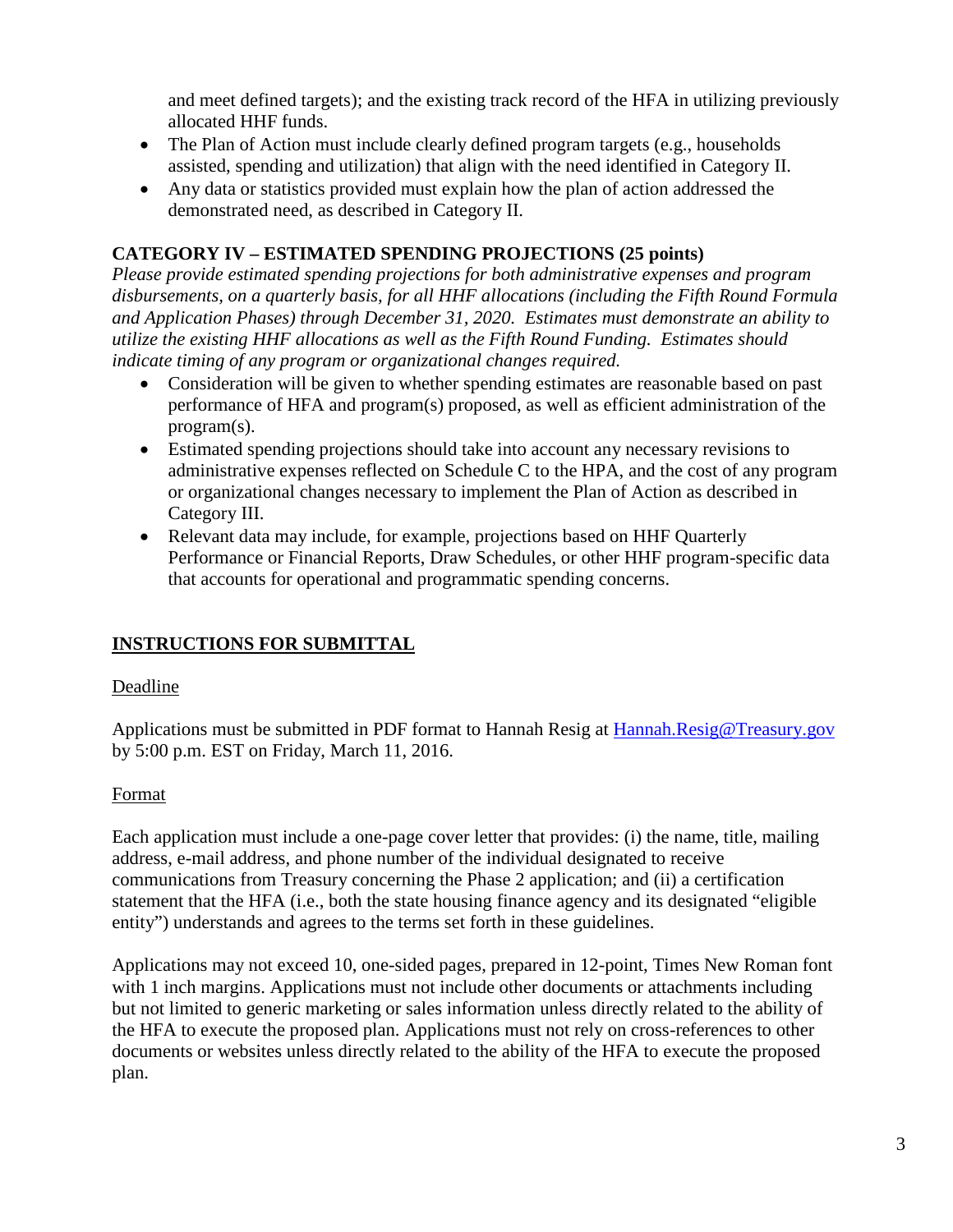Applications should not include any personally identifiable information (PII) other than names, titles and contact information for representatives of the HFA acting in their official capacity. Treasury reserves the right to make publicly available any application (in its entirety) submitted to Treasury, including on [www.financialstability.gov.](http://www.financialstability.gov/)

#### Treasury Review

Applications will be scored according to the application checklist and reviewed by an interdisciplinary committee within Treasury. The purpose of the review is to confirm that applications adhere to the requirements of EESA and to evaluate how well the proposals fulfill the criteria described herein. Treasury may contact the HFA with questions as part of its review and may require the HFA to submit additional information. Treasury will notify the applicants once all applications have been reviewed and approved. Treasury expects to complete this process on or around April 20, 2016.

#### Communication with Treasury

HFAs are responsible for and encouraged to seek clarification on any aspect of these guidelines that they do not fully understand. All questions should be directed to: [HFAInnovation@treasury.gov.](mailto:HFAInnovation@treasury.gov)

Treasury, in its sole discretion, may respond orally or in writing to any question(s) submitted by an HFA or about an HFA's application. Substantive questions should be submitted as soon as possible. No information gained from any communication may be considered in any way binding or limiting on Treasury.

#### Other Terms and Conditions

Treasury assumes no obligation to reimburse or otherwise compensate the HFA for expenses or losses incurred in connection with these guidelines, other than as specifically detailed in the HPA.

Treasury reserves the right to: (i) modify the requirements in these guidelines or withdraw these guidelines at any time; (ii) negotiate with each HFA and confirm any application considered acceptable in part or in total; (iii) request, orally or in writing, clarification of or additional information on an application; (iv) waive minor informalities or irregularities, or any requirement of these guidelines; and (v) reject an application that does not conform to the requirements of these guidelines or for other reasons .

This information is being collected under OMB Control Number 1505-0254. According to the Paperwork Reduction Act of 1995, an agency may not conduct or sponsor, and a person is not required to respond to, a collection of information unless it displays a valid control number.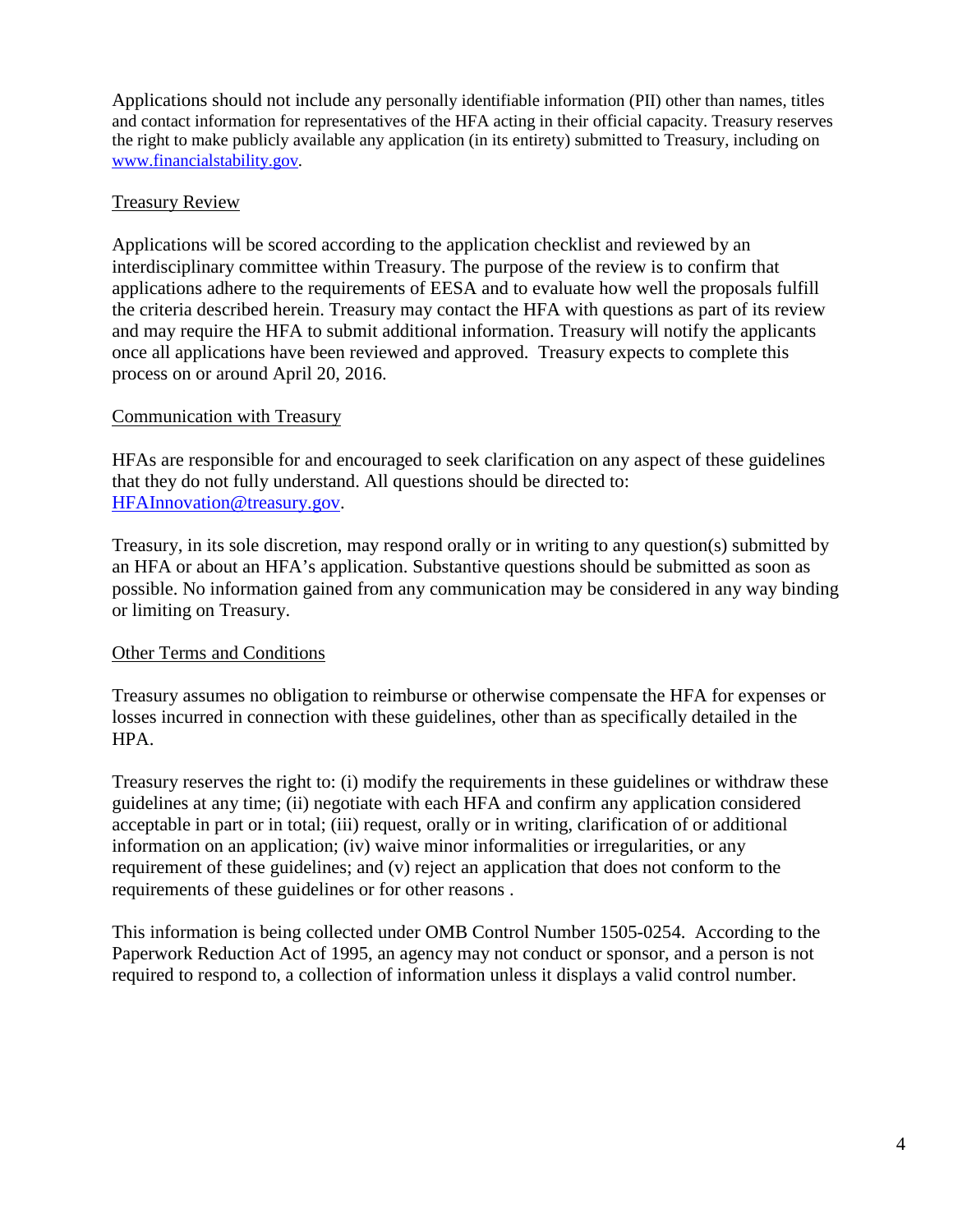**APPENDIX A: HHF Fifth Round Funding Allocation: Phase 2 - Application Checklist**

| <b>Category</b>                                   | <b>Eligibility Criteria</b>                                                                                                                                                                | Point Max.     | <b>Addressed</b> | <b>Partially Addressed</b> | <b>Not Addressed</b> | <b>Total Points</b> | <b>Reviewer Comments</b> |
|---------------------------------------------------|--------------------------------------------------------------------------------------------------------------------------------------------------------------------------------------------|----------------|------------------|----------------------------|----------------------|---------------------|--------------------------|
|                                                   |                                                                                                                                                                                            |                |                  |                            |                      |                     |                          |
| <b>Conditions of Application Eligibility</b>      |                                                                                                                                                                                            |                |                  |                            |                      |                     |                          |
| <b>HHF Programs Under EESA</b>                    | Does the program support foreclosure prevention and neighborhood stabilization efforts as                                                                                                  |                |                  |                            |                      |                     |                          |
|                                                   | currently offered by HHF programs?                                                                                                                                                         |                |                  | N/A                        |                      |                     |                          |
| <b>Performance History</b>                        | If an HFA has received a performance memorandum from Treasury, did the HFA must include                                                                                                    |                |                  |                            |                      |                     |                          |
|                                                   | a justification with performance data that demonstrates how it has addressed and/or met                                                                                                    |                |                  | N/A                        |                      |                     |                          |
|                                                   | Treasury's expectations for performance improvement.                                                                                                                                       |                |                  |                            |                      |                     |                          |
|                                                   |                                                                                                                                                                                            |                |                  |                            |                      |                     |                          |
|                                                   |                                                                                                                                                                                            |                |                  |                            |                      |                     |                          |
| <b>Demonstrated Need (25 points)</b>              |                                                                                                                                                                                            |                |                  |                            |                      |                     |                          |
| <b>Economic/Needs Indicators</b>                  | Does the application clearly articulate ongoing housing market needs?                                                                                                                      | 5 <sup>1</sup> |                  |                            |                      |                     |                          |
|                                                   | State indicators exceed the national average; or applicable existing program application pipeline                                                                                          | 5              |                  |                            |                      |                     |                          |
|                                                   | indicates the need is ongoing                                                                                                                                                              |                |                  |                            |                      |                     |                          |
|                                                   | Local indicators exceed the state average; or applicable existing program application pipeline in                                                                                          | 5              |                  |                            |                      |                     |                          |
|                                                   | target areas indicate the need the is ongoing                                                                                                                                              |                |                  |                            |                      |                     |                          |
| <b>Program Specific Needs</b>                     | Does the application clearly articulate how previous HHF funds were effectively used by the HFA                                                                                            | 5              |                  |                            |                      |                     |                          |
|                                                   | to address identified needs?                                                                                                                                                               |                |                  |                            |                      |                     |                          |
|                                                   | Does the application clearly demonstrate why the need is ongoing or persistent on the state                                                                                                | 5              |                  |                            |                      |                     |                          |
|                                                   | and/or local level?                                                                                                                                                                        |                |                  |                            |                      |                     |                          |
|                                                   |                                                                                                                                                                                            |                |                  |                            |                      |                     |                          |
| <b>Plan of Action (50 points)</b>                 |                                                                                                                                                                                            |                |                  |                            |                      |                     |                          |
| Program Design                                    | Does the plan involve a) re-opening or providing additional funds to the HFA's existing                                                                                                    |                |                  |                            |                      |                     |                          |
|                                                   | program(s) with limited changes; or b) introduction of a new program approved in another                                                                                                   | 5              |                  |                            |                      |                     |                          |
|                                                   | state?                                                                                                                                                                                     |                |                  |                            |                      |                     |                          |
|                                                   | Does the plan align with the demonstrated needs presented?                                                                                                                                 | 5              |                  |                            |                      |                     |                          |
| <b>Operational Capacity</b>                       | Does the HFA have a demonstrated operational structure in place and/or experience for                                                                                                      |                |                  |                            |                      |                     |                          |
|                                                   | implementing the plan?                                                                                                                                                                     | 5              |                  |                            |                      |                     |                          |
|                                                   |                                                                                                                                                                                            |                |                  |                            |                      |                     |                          |
|                                                   | Is there a reasonable staffing plan proposed, including training for new or inexperienced staff?                                                                                           | 5              |                  |                            |                      |                     |                          |
| Program Targets                                   | Does the plan of action include program targets that will have a meaningful impact on the                                                                                                  |                |                  |                            |                      |                     |                          |
|                                                   | demonstrated need?                                                                                                                                                                         | 5              |                  |                            |                      |                     |                          |
|                                                   | Does the plan target funding to the geographic areas or population(s) of greatest identified                                                                                               |                |                  |                            |                      |                     |                          |
|                                                   | need?                                                                                                                                                                                      | 5              |                  |                            |                      |                     |                          |
|                                                   | Does the plan proposed address program targets that align with spending and utilization                                                                                                    |                |                  |                            |                      |                     |                          |
|                                                   | targets?                                                                                                                                                                                   | 5              |                  |                            |                      |                     |                          |
|                                                   | Do the program targets for households or properties assisted align with current production                                                                                                 |                |                  |                            |                      |                     |                          |
|                                                   | rates and demonstrated need?                                                                                                                                                               | 5              |                  |                            |                      |                     |                          |
|                                                   |                                                                                                                                                                                            |                |                  |                            |                      |                     |                          |
|                                                   | Does the HFA have a reasonable marketing and promotions plan to achieve program targets?                                                                                                   | 5              |                  |                            |                      |                     |                          |
| <b>Length of Time to Implement</b>                | Can the HFA implement the plan through production phase (i.e. program launch, if applicable),                                                                                              |                |                  |                            |                      |                     |                          |
|                                                   | within 90 calendar days of HPA amendment?                                                                                                                                                  | 5              |                  |                            |                      |                     |                          |
|                                                   |                                                                                                                                                                                            |                |                  |                            |                      |                     |                          |
|                                                   |                                                                                                                                                                                            |                |                  |                            |                      |                     |                          |
| <b>Estimated Spending Projections (25 points)</b> |                                                                                                                                                                                            |                |                  |                            |                      |                     |                          |
| <b>Operational/Administrative Costs</b>           | Do the administrative spending projections and costs estimates reasonably reflect operational                                                                                              |                |                  |                            |                      |                     |                          |
|                                                   | needs outlined in the plan of action?                                                                                                                                                      | 5              |                  |                            |                      |                     |                          |
| <b>Utilization Reasonability</b>                  |                                                                                                                                                                                            | 5              |                  |                            |                      |                     |                          |
|                                                   | Do the estimated spending projections align with current utilization rates <sup>1</sup> ?<br>Does the plan demonstrate the HFA's ability to utilize 70% of existing allocation by December |                |                  |                            |                      |                     |                          |
| <b>Utilization Projections</b>                    |                                                                                                                                                                                            | 5              |                  |                            |                      |                     |                          |
|                                                   | 31, 2016?                                                                                                                                                                                  |                |                  |                            |                      |                     |                          |
|                                                   | Does the plan demonstrate the HFA's ability to utilize all of its existing allocation by December                                                                                          | 5              |                  |                            |                      |                     |                          |
|                                                   | 31.2017?<br>Does the plan demonstrate a reasonable way to utilize all requested funding by December 31,                                                                                    |                |                  |                            |                      |                     |                          |
|                                                   | 2020?                                                                                                                                                                                      | 5              |                  |                            |                      |                     |                          |
|                                                   |                                                                                                                                                                                            |                |                  |                            |                      |                     |                          |
|                                                   |                                                                                                                                                                                            |                |                  |                            | <b>Total Score:</b>  |                     |                          |

<sup>1</sup>The utilization rate is calculated using the amount drawn-to-date by the HFA as a percentage of the HHF allocation.